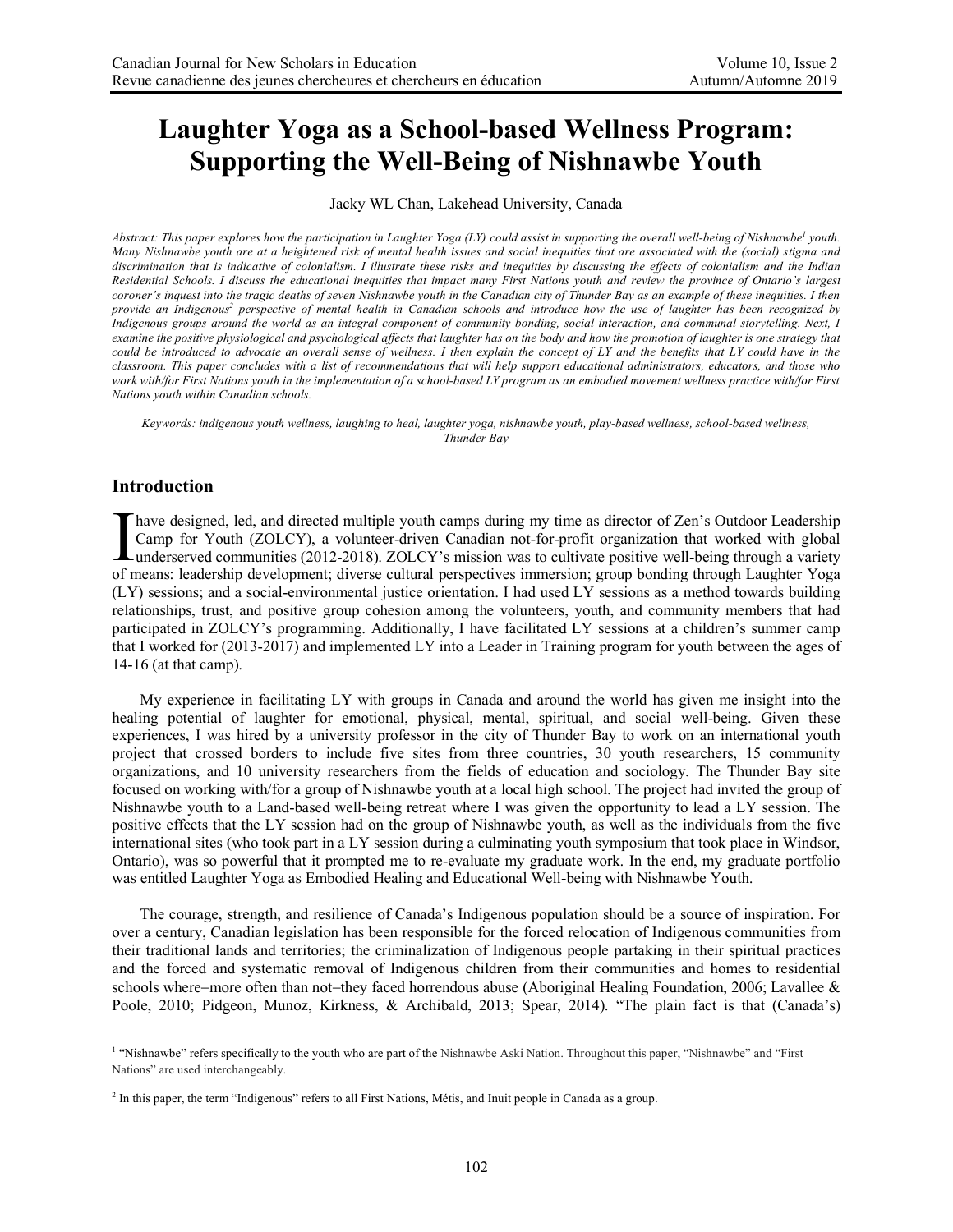aboriginal<sup>3</sup> people have survived – and more than survived" (Spear, 2014, p. 254). Survivors of Indian Residential Schools "are living embodiments of the resilience, beauty and tenacity of Inuit, Metis and First Nation people in Canada" (Chansonneuve, 2005, p.1). The injustices that Canada's Indigenous people have endured have become public discourse through the rise of grassroots initiatives and Indigenous-led activism (Castellano, 2006; Lavallee & Poole, 2010). Furthermore, Indigenous leaders have made headway in working with the Canadian government to develop "a number of unprecedented agencies and public policy instruments" (Spear, 2014, p.3) in an attempt to reclaim culture, identity, education, and governance (Absolon, 2011; Castellano, 2006; Godlewska, 2010; Neeganagwedgin, 2013). Although the ongoing reclamation of autonomy will continue to be at the forefront for Indigenous Canadians, the impacts that colonialism has had on many of these people has had a dramatically negative impact on their well-being, especially on Indigenous youth (Elias et al., 2012; Macdonald & Wilson, 2016).

In this paper, I discuss issues related to the mental health, well-being, and healing of Nishnawbe youth. First, I describe the impact that mental illnesses are having on youth worldwide. Then, I explain how the effects of colonialism and the Indian Residential Schools have impacted Canada's Indigenous people. Next, I discuss the educational inequities that impact many First Nations youth, particularly those who move to the city of Thunder Bay to gain access to secondary education. I illustrate these inequities by discussing the tragic deaths of seven Nishnawbe youth in Thunder Bay, referred to as the "Seven Fallen Feathers". I then explore what mental health means from an Indigenous perspective. Next, I provide an overview of research on laughter and explain the physiological and psychological benefits of laughter as wellness. Then, I explain what LY is and the possible benefits that a school-based LY program could have on advocating embodied healing, enhanced learning, and relationship capacity building for Nishnawbe youth. I conclude with a list of recommendations that could help support the implementation of a school-based LY program as an embodied movement wellness practice with/for First Nations youth within Canadian schools. The purpose of this paper is to showcase how LY could be implemented in Canada's schools as a wellness strategy to support the overall wellness of First Nations youth.

# **Mental Health**

More than ten percent of youth worldwide are afflicted by severe mental illnesses (Cheng, 2016). In Canada, education policymakers and school administrators are observing rising rates of stress that are resulting in a higher prevalence of negative emotions such as anger, anxiety, and depression, and behaviours like violence and bullying (Greenberg & Harris, 2012; Rempel, 2012). These emotions and behaviours are impacting students' school engagement and academic performance (Canadian Education Statistics Council [CESC], 2011; Murnaghan, Morrison, Laurence, & Bell, 2014; Richards, 2014). Many mental illnesses, such as depression, if untreated and severe, can lead to suicide, which is the second leading cause of youth mortality in Canada (Sampasa-Kanyinga, Roumeliotis, & Xu, 2014). Additionally, the effects of colonialism have directly impacted the emotional, mental, physical, and spiritual well-being of Canada's Indigenous youth, who often face higher rates of substance abuse, sexual abuse, depression, and suicidal ideation than non-Indigenous youth (Dell & Lyons, 2007; Elias et al., 2012; Kumar, 2016; Macdonald & Wilson, 2016). Consequently, suicide rates are an alarming five times higher for First Nations youth between the ages of 10-29, the highest rate of suicide of any group in Canada (Kumar, 2016; White, 2016). The First Nations Information Governance Centre (2014) state that these rates are ten times higher for First Nations youth who live on reserves, particularly in remote or northern communities. According to researchers, these psychological issues are associated with the social stigma and discrimination against Indigenous youth (that is indicative of colonialism; Elias et al., 2012; Macdonald & Wilson, 2016).

# **The Effects of Colonialism and the Indian Residential Schools**

Many of the mental health issues that First Nations youth face have resulted from Canada's history of colonialism (Elias et al., 2012; Macdonald & Wilson, 2016; Pidgeon et al., 2013). One shameful example of this is the legacy of the Indian Residential Schools. A report from The Truth and Reconciliation Commission of Canada (2015) stated that, from the year 1883 to 1996, more than 150,000 Indigenous children were forcibly removed or coerced from their families and communities to attend one of the 139 schools (mostly administered by the Roman Catholic, Anglican, United, Methodist, and Presbyterian Churches) that were established across Canada. Furthermore, The

 $\overline{a}$ <sup>3</sup> The term "aboriginal" is outdated and refers more accurately to the aborigines of Australia. However, in this paper the terms "aboriginal" and "Indigenous" are synonymous.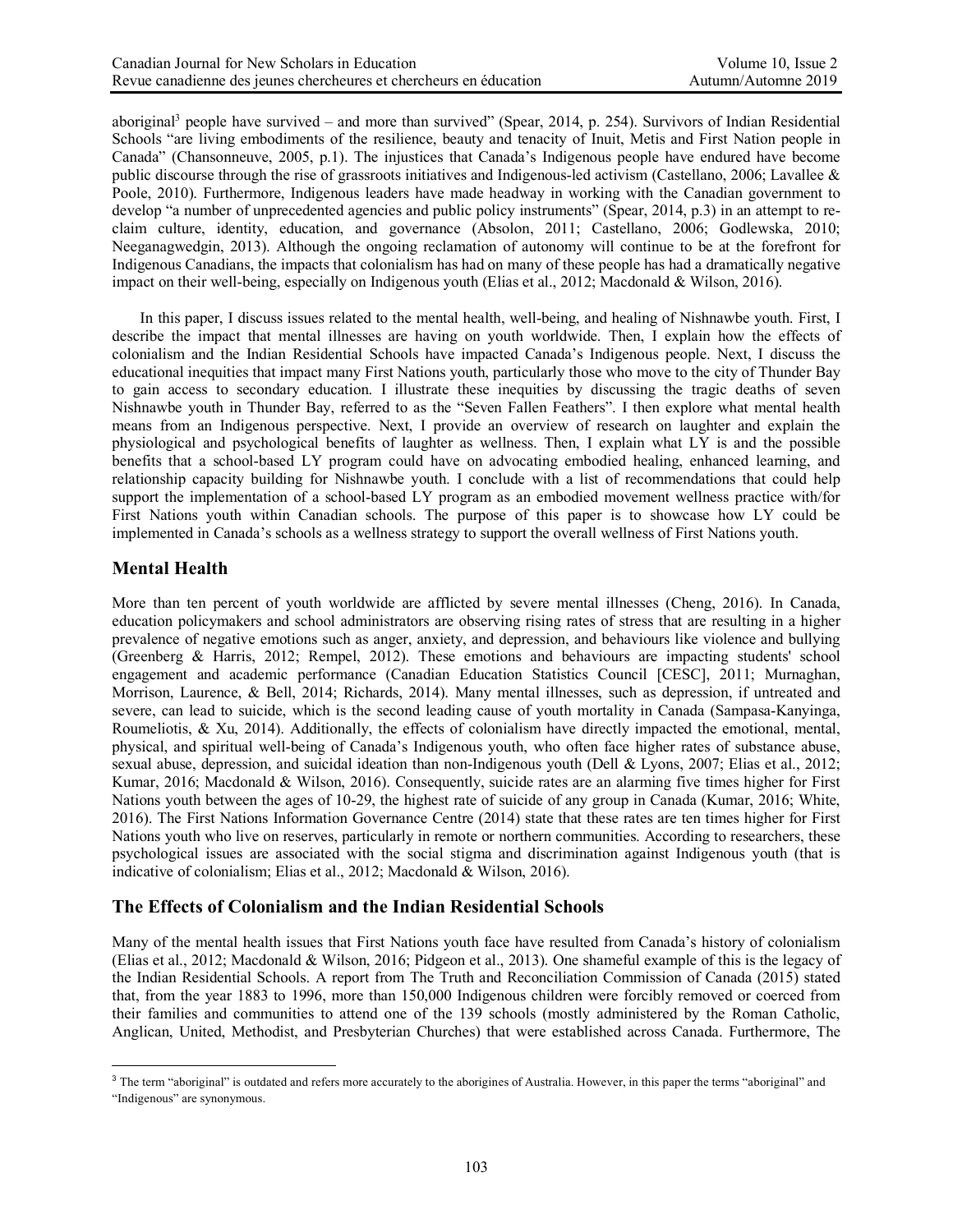Truth and Reconciliation Commission of Canada (2015) stated that over 6,000 children died while in attendance of one of these schools. "Those 6,000 deaths put the odds of dying in Canadian Residential Schools over the years they operated at about the same as for those serving in Canada's armed forces during the Second World War" (Schwartz, 2015). Children attending these schools often faced physical, emotional, and sexual abuse and were physically reprimanded if they spoke their language or partook in any of their cultural practices (Lavallee & Poole, 2010). "Residential Schooling was always more than simply an education program: it was an integral part of a conscious policy of cultural genocide" (The Truth and Reconciliation Commission of Canada, 2015, p. 54-55).

The colonial impacts of the Indian Residential Schools are best illustrated by Elias et al. (2012) saying, "In one century, the Government of Canada exposed tens of thousands of indigenous children to a system fraught with structural and systemic problems, impacting their well-being and that of their families, communities and future generations" (p. 1561). These systemic problems have resulted in Canada's child welfare system being overwhelmingly occupied by Indigenous children; half of all children in foster care are Indigenous (Gray, 2011; Macdonald & Wilson, 2016).

## **Educational Inequities that Impact First Nations Youth in Thunder Bay**

Canada's policies of colonialism continue to this day as many First Nations youth have no way of accessing secondary schooling except by leaving their reserve communities, usually after grade eight, to attend provincially funded schools (Richards, 2014) in urban centres. Richards (2014) states that approximately 40 percent of First Nations youth must leave their homes to continue secondary schooling. In the province of Ontario, many northern communities do not have the funding or capacity to have a secondary school (in their community), while their elementary schools have been seriously underfunded by Indigenous and Northern Affairs Canada (INAC) (CESC, 2011; Hare & Pidgeon, 2011; Talaga, 2017). The city of Thunder Bay is one urban centre that many of these Nishnawbe youth must move to attend secondary school.

Nishnawbe youth who leave their northern communities to attend secondary schooling must cope with being separated from their communities, families, and friends. The dislocation of moving to an urban, predominantly White community, often alone and without peers or family members, brings intense loneliness and isolation (CESC, 2011; Neeganagwedgin, 2013). Unfortunately, the repercussions of this dislocation from community subjects these youths to more psychological isolation, racist abuse, and physical threats than non-Indigenous youth (Richards, 2014; Talaga, 2017). These negative social consequences often lead to mental illnesses, anxiety, depression, and educational disengagement that can contribute to the inability to complete secondary education (Neeganagwedgin, 2013; Richards, 2014).

In sum, the severity of risk to Nishnawbe youth's mental health and safety can be attributed to the challenges they face in order to access and pursue a regular secondary schooling education. (CESC, 2011; Richard, 2014). The dislocation of these youth trying to get an education has resulted in the situation that led to the Ontario Coroner's inquest into the deaths of seven Nishnawbe students in Thunder Bay – the largest Coroner's inquest in Ontario history (Talaga, 2017).

#### **Thunder Bay's "Seven Fallen Feathers": Ontario's Largest Coroner's Inquest**

One of the urban centres to which Nishnawbe youth move to attend secondary schooling is the city of Thunder Bay. Students have the choice to attend the Catholic school board or the public school board. As well, in an effort to take control of their children's education and well-being, the Northern Nishnawbe Education Council (NNEC) established Dennis Franklin Cromarty High School (DFCHS) in Thunder Bay, opening its doors in October of 2000 to Indigenous youth from many of the surrounding (mostly fly-in) northwestern Ontario communities (Talaga, 2017).

DFCHS is supported and funded by NNEC and the many Sioux Lookout District First Nations that send their youth to DFCHS (Northern Nishnawbe Education Council, 2014). From 2000 to 2011, seven Nishnawbe youth, now referred to as the "Seven Fallen Feathers," who flew hundreds of kilometers from their communities and families, died while visiting the city of Thunder Bay; five of their bodies were found in rivers around Lake Superior (Talaga, 2017). These seven deaths led to an eight-month-long national coroner's inquest where "three of the five river deaths could not be explained" (Macdonald, 2017, p. 42). Upon discovery of each of the bodies that were found in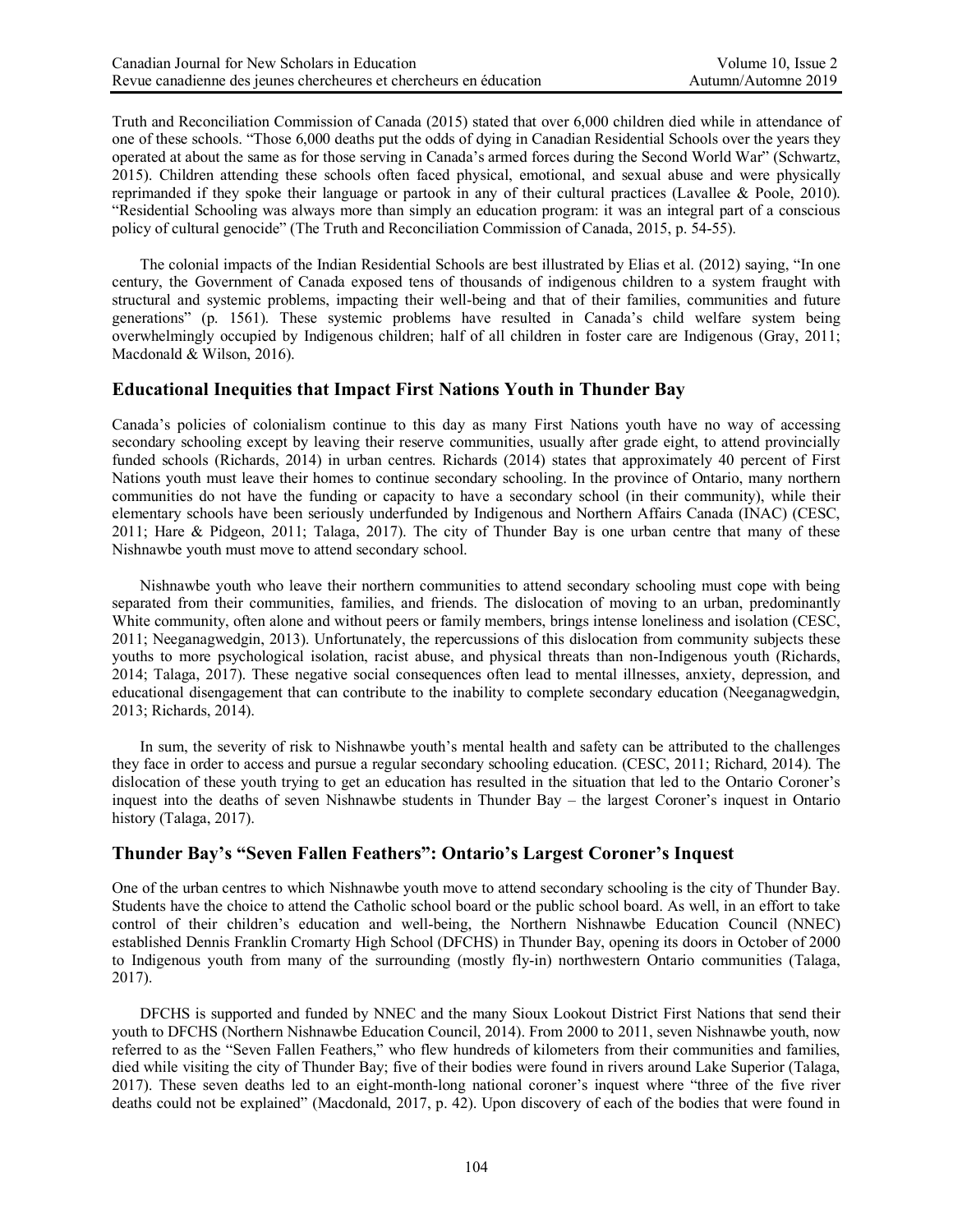the rivers, the Thunder Bay Police Department (TBPD) "made the same assessment, hurriedly classifying them not as hate crimes but tragic accidents" (Macdonald, 2017, p. 42). It had become apparent that the TBPD failed in their duty to protect the city of Thunder Bay's most vulnerable, which continues to increase the racial tensions and distrust between the TBPD, the Indigenous community, and the Nishnawbe youth who move to Thunder bay in search of having a higher education (Macdonald, 2017; Talaga, 2017).

The effects of colonialism and the Indian Residential Schools, educational inequalities, and the inquest of the "Seven Fallen Feathers" have illuminated the serious challenges that Canada's Indigenous populations face, and the impacts this has on mental health, including on Nishnawbe youth who move to Thunder Bay to attend secondary schooling (Smylie & Cywink, 2016). When one examines Canada's history, it becomes apparent that the country is steeped in neo-colonialist racism, mistrust, and social injustice that continue to impact the well-being of its Indigenous people.

## **An Indigenous Perspective of Mental Health in Canadian Schools**

The concept and meaning of health has been rooted within the dominant colonial medical model that focuses primarily on the absence of physical illness or disease within an individual, rather than the overall context of their well-being (The Assembly of First Nations, 2015). Fortunately, this model of health has been shifting towards a model of "wellness<sup>4</sup>," aligning more closely with a First Nations approach as defined by The Assembly of First Nations First Nations (2015) as "a common understanding of the interconnectedness between the physical, mental, emotional and spiritual realms" (p. 3). This approach to wellness is derived from the teachings of the Medicine Wheel used by First Nations that views a healthy state of being as the balance of these four interconnected domains (Blackstock, 2008). Additionally, Lavelle and Pool (2010) further explain this holistic approach towards wellness within the context of Indigenous knowledge:

The mental realm refers to the mind and/or intellect, not the Western definition of mental health. The four realms cannot be understood separately and the Western concept of mental health can only be understood in relation to physical, mental/intellectual, emotional and spiritual well-being (wellness). Sickness begins with the spirit, if the spirit is wounded – because of the principle of interconnectedness – the mind, emotions and body become sick…True healing includes reestablishing a balance between the four realms. (p. 274)

Provincially funded education systems in Canada are still Eurocentric and an example of cognitive imperialism (Battiste, 2004) and the approach taken in these systems typically contradicts traditional Indigenous education and an Indigenous approach to wellness. To put it succinctly, Eurocentric education puts far too much emphasis on standardized testing and compartmentalized learning rather than on Indigenous methods of comprehending interrelated modes and ways of knowing (cognitive, emotional, physical, and spiritual) as a whole (Neeganagwedgin, 2013; Rico, 2013). According to Pidgeon et al. (2013), an Indigenous approach to educational programming should include "intellectual, emotional, physical, and spiritual aspects of development, for which growth can be demonstrated in a number of personalized, non-competitive, and inclusive ways" (p. 31). Neeganagwedgin (2013) further emphasizes the importance of this four-dimensional approach to traditional First Nations teaching and learning where the balance of "emotional, mental, physical and spiritual needs" (p. 18) is always at the forefront.

In conclusion, a successful school-based wellness program directed towards First Nations youth healing must incorporate the four-dimensional approach to teaching, learning, and wellness. Laughter therapy, through the embodied practice of LY, is one approach that could be implemented in schools since those who participate in LY sessions have been shown to "experience its physical, psychological, emotional, and spiritual benefits" (Moral-Ripoll, 2011, p. 60), which seemingly resonates with the four dimensions of First Nations teaching, learning, and wellness.

<sup>&</sup>lt;sup>4</sup> From here on out the term "wellness" will be used when referring to well-being.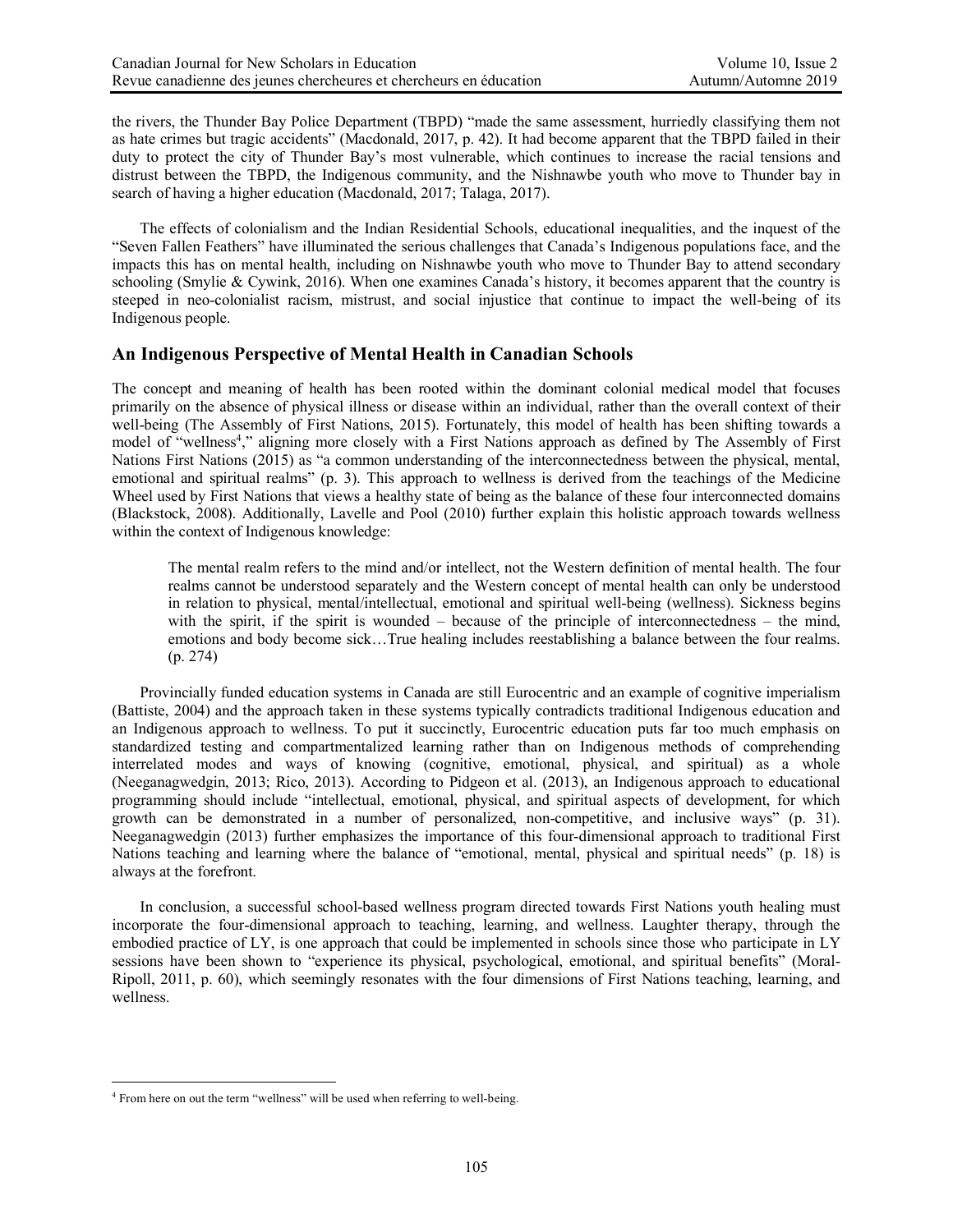## **The Physiology and Psychology of Laughter**

Laughter is a universally shared feature of nonverbal communication that is common to all human groups throughout the world (Dunbar et al., 2011). Laughter occurs particularly in the context of social interactions, including play, and has been used as a form of physiological and psychological therapy for the past millennia (Bennett et al., 2014; Berk, Felton, Tan, Bittman, & Westengard, 2001; Dunbar et al., 2011). The use of laughter, like communal music-making and dancing, has been recognized by many Indigenous groups around the world as integral components of community bonding, social interaction, and communal storytelling (to foster wellness) (Ballick & Lee, 2003; Dunbar et al., 2011). An illustration of this is from the Alaska Native Peoples whose cultural values acknowledge laughter as "good medicine" and "healing" that contributes to a state of wellness (Cueva, Kuhnley, Lanier, & Dignan, 2006).

Although the use of laughter has been valued by Indigenous peoples for many centuries, if not millennia, the positive effects of laughter have only recently been recognized, reported, and taken seriously in a Western context of wellness. For example, the positive physiological and psychological effects of laughter have been documented in the fields of geriatrics, oncology, critical care, psychiatry, rehabilitation, rheumatology, and hospice care (Berk et al., 2001; DeCaro & Brown, 2016; Hasan & Hasan, 2009; Rosner, 2002). Indeed, health care practitioners have begun to recognize the importance and value of laughter therapy as a promoter of wellness for both patients and caregivers (Rosner, 2002). Moreover, it has been well documented and established that laughter therapy reduces depression, anxiety, stress, and fatigue, while also improving immunity, quality of life, happiness, self-esteem, and resilience (Bennett et al., 2014; Heo, Kim, Park, & Kil, 2016; Kim et al., 2015; Nasr, 2013).

These physiological and psychological health benefits are achieved because the effects of laughter involve the "muscular, respiratory, cardiovascular, endocrine, immune, and central nervous systems" (Rosner, 2002, p. 434). It is the physical act of laughing that stimulates and triggers the activation and release of endorphins (Cueva et al., 2006; Dunbar et al., 2011). Dunbar et al. (2011) explain the role of endorphins further by stating that:

Endorphins are a class of endogenous opioid peptides produced in the central nervous system (CNS) that not only function as neurotransmitters but also play a crucial role in the management of pain through their analgesic properties: b-endorphin, in particular, appears to play a critical role in buffering the organism against the effects of physiological and psychological stress. (p. 1161)

Additionally, the act of laughing increases natural killer (NK) cells and activates T-cells in our bodies both of which assist the body in fighting infection and strengthening immunity (Hasan & Hasan, 2009; Rosner, 2002). To summarize, the act of laughter can have profound positive impacts on an individual's physiological and psychological wellness. Therefore, the promotion of laughter is one strategy that could be introduced to advocate an overall sense of wellness, hence the creation of LY.

#### **Yoga and Laughter Yoga (LY)**

Before explaining LY, I believe it is important to clarify what yoga is. The word yoga derives from the ancient Sanskrit word *yuj* and means to join (Saraswati, 2008). According to Saraswati (2008) "yoga is a means of balancing and harmonizing the body, mind and emotions" (p. 1). Furthermore, yoga "is the science of right living...it works on all aspects of the person: the physical, vital, mental, emotional, psychic and spiritual" (Saraswati, 2008, p. 1). Therefore, yoga is not only the practice of physical postures, which seems to have become the main focus outside the traditional practices of yoga in India, and what many people in the West have misunderstood yoga to only be. According to many yogi's, including Saraswati (2008) and Saraswati (2012), yoga is any practice that focuses on the development and harmonization of the mental, emotional, physical, and spiritual aspects of an individual.

LY was founded in Mumbai, India in 1995 by Dr. Madan Kataria (MacDonald, 2004). LY clubs have since been established all over the world as a supplementary and/or preventative therapy to achieving an overall state of wellness (DeCaro & Brown, 2016; MacDonald, 2004). A LY session is comprised of simulated laughter exercises that focus on the following:

(1) emotional wellness (pantomiming any action and adding laughter on top); (2) physical workout (aerobic training; balance, flexibility, mobility, resistance and strength training, and improving lung capacity); (3)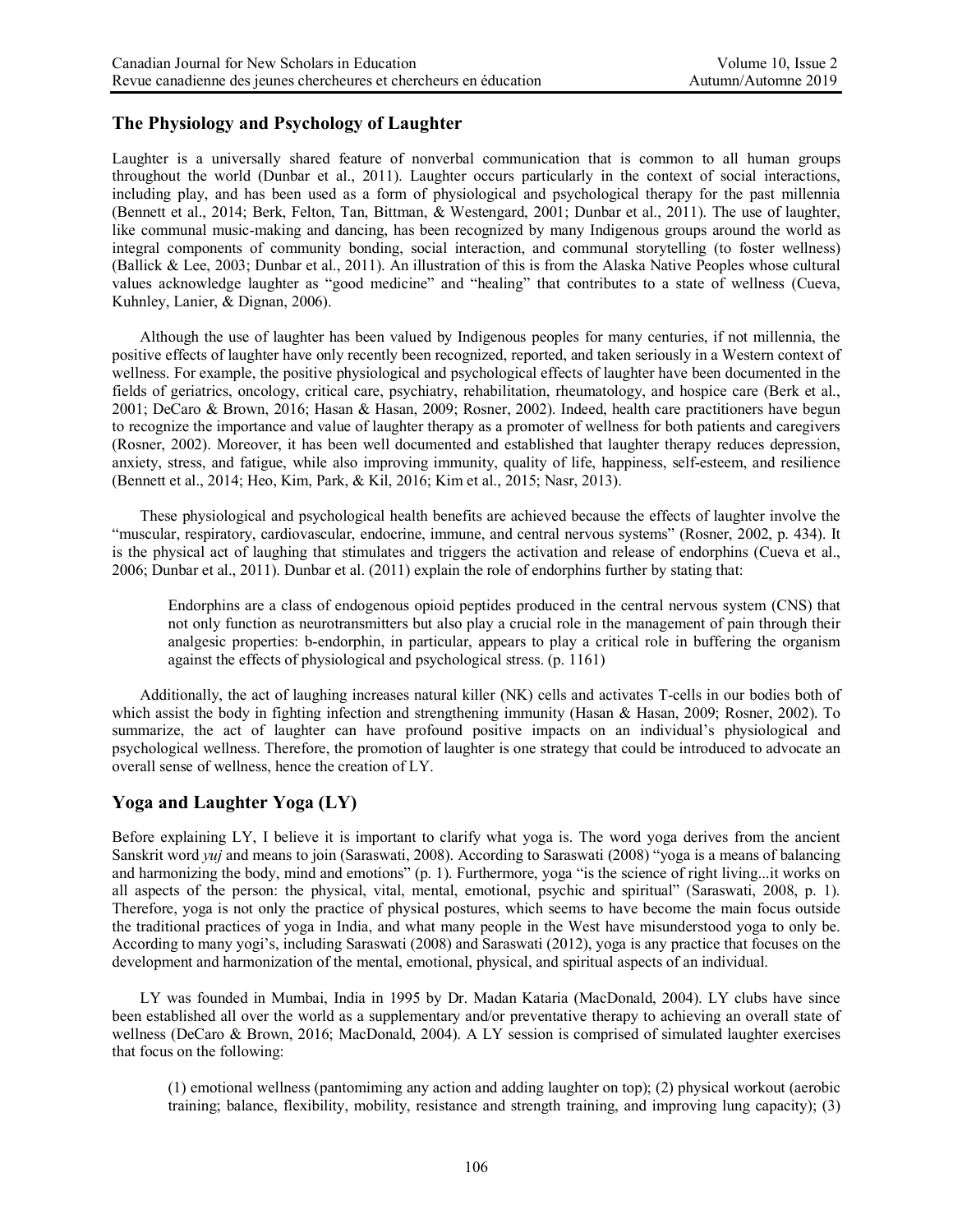playful behaviors (engaging in playful movements to help dissolve inhibitions); and (4) special techniques (cross-brain exercises; dancing and singing exercises; empowering behaviors and conversations; group games; floor exercises; laughter and ideokinesis; laughing alone; and laughter meditation). (Mora-Ripoll, 2011, p. 172)

It is vital to mention that LY does not rely on humour or jokes to evoke spontaneous laughter to be successful. Rather, it is the combination of laugher exercises (simulated laughter), pranayama, or yogic breathing techniques, and the participants willingness to engage and let go of their inhibitions that makes this practice successful. To clarify, spontaneous laughter and simulated laughter are different. Spontaneous laughter requires some form of humour as a stimulus to be effective, whereas simulated laughter only requires the will to laugh and is not dependent on humorous stimuli (DeCaro & Brown, 2016).

In closing, laughing with others connects people with each other, themselves, and their environment. Participating in a LY session can therefore be seen as a means by which people can join together to interact, play, and laugh for the purpose of balancing body, mind, emotion, and spirit (overall wellness).

#### **The Benefits of Laughter Yoga in the Classroom**

Introducing laughter, through LY, as a school-based wellness program could support healthy relationships among learners and teachers by breaking down barriers through laughter and play to create a safe and inclusive environment (Savage et al., 2017). Consequently, LY could be a catalyst in providing greater student success and an overall positive school climate (Cuvea et al., 2006) by enhancing and energizing the teaching and learning process (Cuvea et al., 2006; DeCaro & Brown, 2016; Savage et al., 2017). Studies have shown how laughter can improve memory retention, creativity, divergent thinking, and positive attitudes, while also promoting mental relaxation and a decrease in anxiety and stress within a learning environment (Cuvea et al., 2006; Heo at al., 2016; Mora-Ripoll, 2010). As a result, teachers are better able to meet curriculum goals and expectations, while also supporting the growth of relationships within the classroom environment (Savage et al., 2017).

According to the First Nations Health Authority (2015), a foundation towards positive health and wellness for First Nations youth is dependent on the capacity towards building relationships among "Nations, Family, Community, and Land" (p. 15). In addition, Hart (2010) discusses the importance of honouring relationships with all of life. Laughing with others can be communal and spiritual as it connects people with each other, themselves, and their environment (Mora-Ripoll, 2010; Rosner, 2002). The embodied practice of LY can thus be viewed as a holistic form of therapy and meditation (MacDonald, 2004) where interpersonal skills and relationships are improved by means of social bonding through play (DeCaro & Brown, 2016; Dunbar et al., 2011; Mora-Ripoll, 2011). Mora-Ripoll (2010) found that the therapeutic value of laughter "builds group identity, solidarity, and cohesiveness" (p. 58), which illustrates the potential for laughter to build relational capacity - thereby creating or enhancing a sense of belonging and identity among Nishnawbe youth (and all participants) who participate in a LY session.

#### **Recommendations**

It is strongly recommended that any teacher or person working with/for First Nations youth is able to ground their work within an Indigenous paradigm that "factors in a historical, colonial and power analysis" (Absolon, 2011, p. 55) and who is able to take into consideration Indigenous worldviews, principles, and methodologies (Absolon, 2011). And so, an Indigenous approach to education and wellness must be considered when developing and implementing any school-based wellness program with/for First Nations youth.

The following recommendations (based on my personal experiences of leading LY sessions around the world and with First Nations youth) should be taken into consideration if one is interested in implementing a school-based LY wellness program with/for First Nations youth:

(1) Participate in at least two LY sessions. Get a feel for it, it may or may not be for you. LY sessions are offered in many Canadian cities and it should be relatively easy to find a group. If this is not possible, you may have to wait until you are in a city where this is offered.

(2) Sign up for a LY Leader course to learn how to effectively facilitate a LY session. Visit laughteryoga.org to find an instructor near you. If there is not an instructor near you, it may be possible to have one come to you.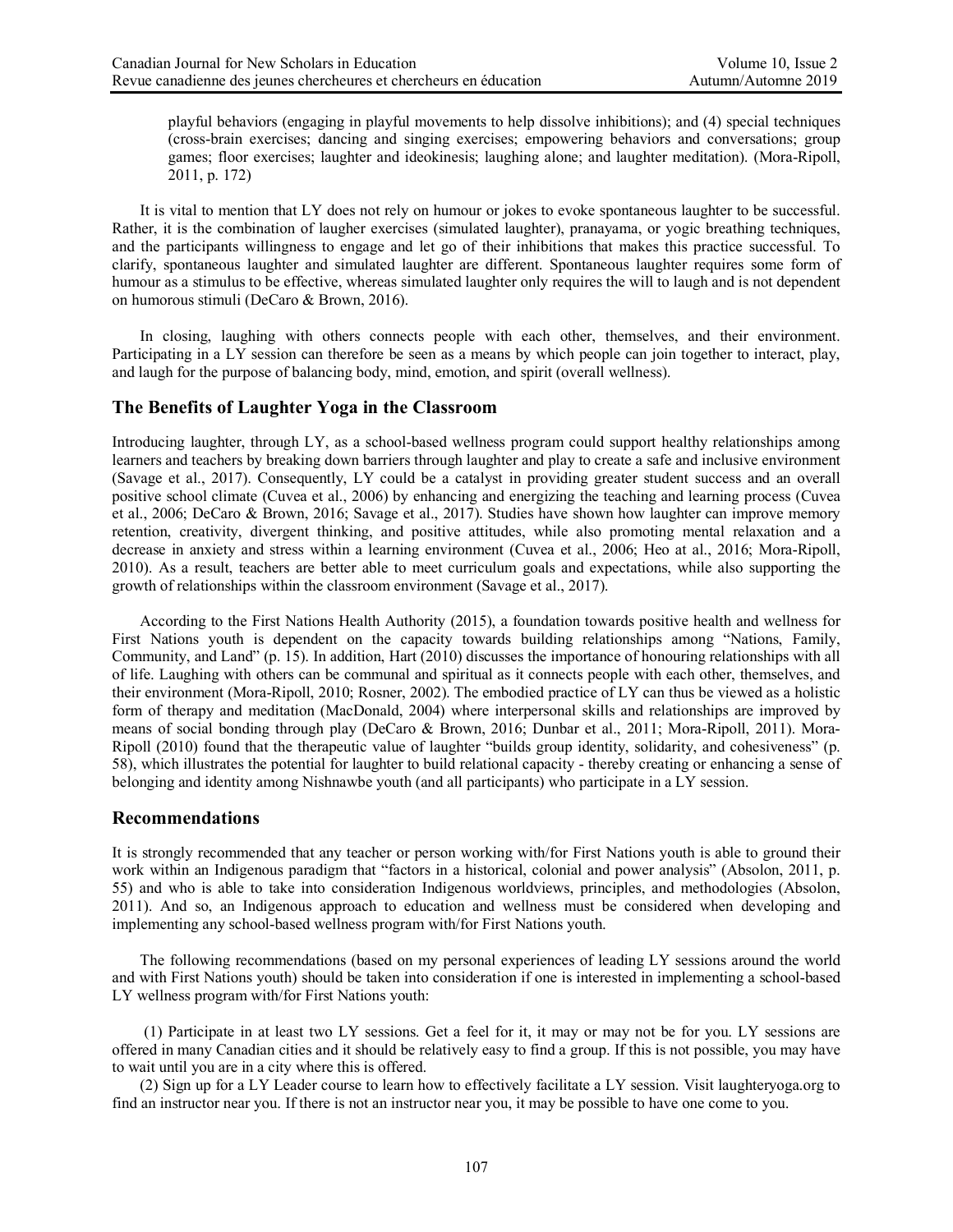(3) Practice facilitating LY sessions with friends and family so you become comfortable. In this way, you will be able to figure out what works best and what does not while also building your confidence in the facilitation process.

(4) LY sessions should be done with everyone standing (or sitting) in a circle (the importance of this will be explained further down) and should always begin with icebreaker games. The main objectives of these games are to facilitate playful interactions among participants and to create a fun, cohesive, and safe environment. An example of this is the game of rock, paper, scissors. These games are flexible and require a minimum of two participants. Search "icebreaker games" on the internet to find plenty of examples. In my personal experience, these games assisted in supporting the relationship-building process while keeping things "light and fluffy." These games help set the tone and aid in transitioning to the simulated laughter exercises. The icebreaker games can be as long as 20 minutes and as short as two. This will depend on how much time is available and the level of student engagement.

(5) Transition to simulated laughter exercises. There is an endless amount of simulated exercises that can be performed, but the facilitator should have at least 15 memorized. Some of the simulated exercises will be more successful than others depending on the group and, in some cases, none of the exercises may be successful at all! The simulated laughter portion of the LY session can range from 5-15 minutes. You will learn many laughter exercises when participating in a LY session and the LY Leader course.

(6) End the session with a silent reflection or guided meditation. For example, have students focus on their breath and the sensations in their body. The LY facilitator can play calming music while this is happening to prevent participants from getting distracted. You may have a student(s) who enjoys/practices traditional drumming. This would be an excellent opportunity to get students involved. The point of this section of the LY session is to have participants become more aware of how they are feeling (emotionally, mentally, physically, and spiritually) – connecting to the Self.

(7) The LY session should end in a sharing circle (sitting on the ground or in chairs). The sharing circle is a culturally relevant tool that resonates with an Indigenous approach to communication; for example, sharing circles have been used by First Nations people as an effective means to address trauma and to promote the healing process (Castellano, 2006). Sharing circles are also a method of creating a safe space for participants to share stories and to express their opinions, views, and experiences (Hart, 2002). Thus ending in a sharing circle can stimulate conversation, trust, and a sense of community among all participants.

(8) After students have participated in some LY sessions, invite them to take the lead in facilitating some of the activities (for example, leading an icebreaker game or leading the sharing circle discussion). This can be a positive way to promote leadership skills and a sense of autonomy for students.

(9) Let things unfold naturally. If students are really enjoying a particular game or simulated laughter exercise, stick with it for a bit longer. Likewise, if students are not enjoying a particular game or simulated laughter exercise, move on to the next.

(10) Have an open mind. In order for LY to work effectively, you must have an open mind. Likewise, students and participants should be encouraged to have an open mind during the session. Explain to students why you want to try LY and the benefits of laughter. Be willing change the approach and except that it may take some time for it to work.

(11) Don't judge LY by what you find on YouTube or on the internet<sup>5</sup>. There are many good examples of LY on the internet, but there are also many bad examples, too. Some of these examples will surely prevent people from ever trying LY. LY is truly an experiential practice, which means that you need to actually participate in it to understand its benefits.

(12) The facilitator can make or break the session (just view some of those LY videos on the internet to understand and learn what makes a good, and a bad, LY facilitator). If you don't buy into it, the students won't either. Similarly, if you come off with too much enthusiasm, it may deter anyone from wanting to take part. Don't be too over the top at first.

(13) Get buy-in. You need to have the students buy into why they should participate. Ask questions like "has anyone laughed so much that it felt like you just did 100 crunches?" Or, "has anyone laughed so hard that they couldn't stop" or "has anyone laughed so hard that they cried." Have them connect to how their previous experiences of laughing has made them feel. In my personal experiences, I found that it was important to engage students in a discussion of what laughter actually is. Additionally, I found that talking about the science of laughter –

 <sup>5</sup> Based on my personal experiences, I have found that one must actually participate in a LY session to be fully convinced of its benefits. No amount of reading about LY or watching it on a screen can do it justice.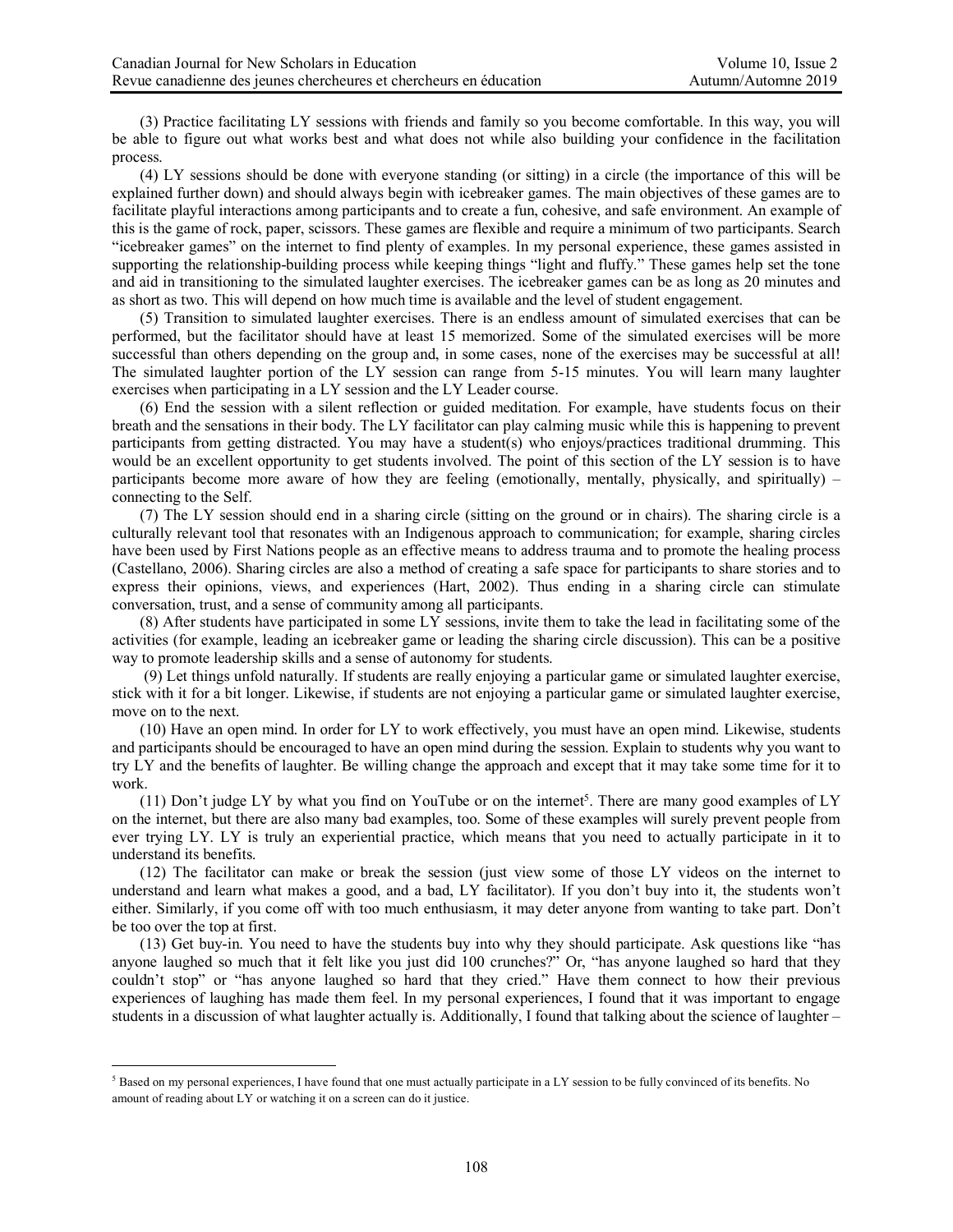the physiological and psychological processes that are going on in the body – is an important buy-in for older students.

(14) Get feedback after each session. See what worked well and what didn't and use that information to improve the experience – remember, the benefit of these sessions are for the student participants.

(15) Eye contact. It is important to mention that maintaining eye contact in some cultures is seen as disrespectful and can also be incredibly uncomfortable for some people. However, one of the key components of LY (when taught by Dr. Kataria and others) is to maintain eye contact. I found that this did not work with First Nations youth. And so, I would recommend that, when facilitating a LY session with First Nations youth (and other youth from varying backgrounds), that it is not a necessary component to include at the get-go.

These recommendations are based on my personal experiences leading LY sessions and should be considered as a starting point rather than a be-all and end-all approach. Through your own experiential process, you may find alternative methods in which to facilitate LY sessions (that work best for you and your students). Finally, although these recommendations are more focused on working with/for First Nations youth, surely, these recommendations are a conceptualization of a LY wellness program that can benefit all youth.

## **Conclusion**

In this paper, I discussed my personal experiences in facilitating LY with different groups of people in Canada and around the world. Next, I talked about the courage, strength, and resilience of Canada's Indigenous population and their successful attempts to re-claim culture, identity, education, and governance (Absolon, 2011; Castellano, 2006; Godlewska, 2010; Neeganagwedgin, 2013). I then explained how mental health is affecting youth worldwide and how Canada's Indigenous youth are at a greater risk (Cheng, 2016; Dell & Lyons, 2007; Elias et al., 2012; Kumar, 2016; Macdonald & Wilson, 2016). I attributed the effects of colonialism and the impacts that the Indian Residential Schools have had on the emotional, mental, physical, and spiritual well-being of Canada's Indigenous people, especially Indigenous youth (Aboriginal Healing Foundation, 2006; Lavallee & Poole, 2010; Pidgeon et al., 2013; Spear, 2014; The Truth and Reconciliation Commission of Canada, 2015). I then discuss the educational inequalities that Nishnawbe youth face in the Canadian city of Thunder Bay and how these inequalities have led to the province of Ontario's largest coroner's inquest and the death of the "Seven Fallen Feathers" (Hare & Pidgeon, 2011; Macdonald, 2017; Neeganagwedgin, 2013; Talaga, 2017). After, I discussed what an Indigenous perspective on mental health in Canadian schools should look like and the importance of incorporating (in school programming) a four-dimensional approach to traditional First Nations teaching and learning where the balance of "emotional, mental, physical and spiritual needs" (Neeganagwedgin, 2013, p. 18) should always be at the forefront (Battiste, 2004). Next, I explained the physiology and psychology of laughter and how laughter has been recognized by many Indigenous groups around the world as an integral component of wellness (Ballick & Lee, 2003; Dunbar et al., 2011). I then clarified and explained what yoga and LY are. Next, I discussed the potential benefits that LY could have in the classroom and within the school environment. I concluded with a list of recommendations that could support the implementation of a school-based LY wellness program directed towards Indigenous youth. My intention in writing this paper was to give educational administrators, educators, and those who work with/for First Nations youth a better understanding of LY and to explore how a school-based LY program could be an effective embodied movement wellness practice with/for First Nations youth (and all youth in general).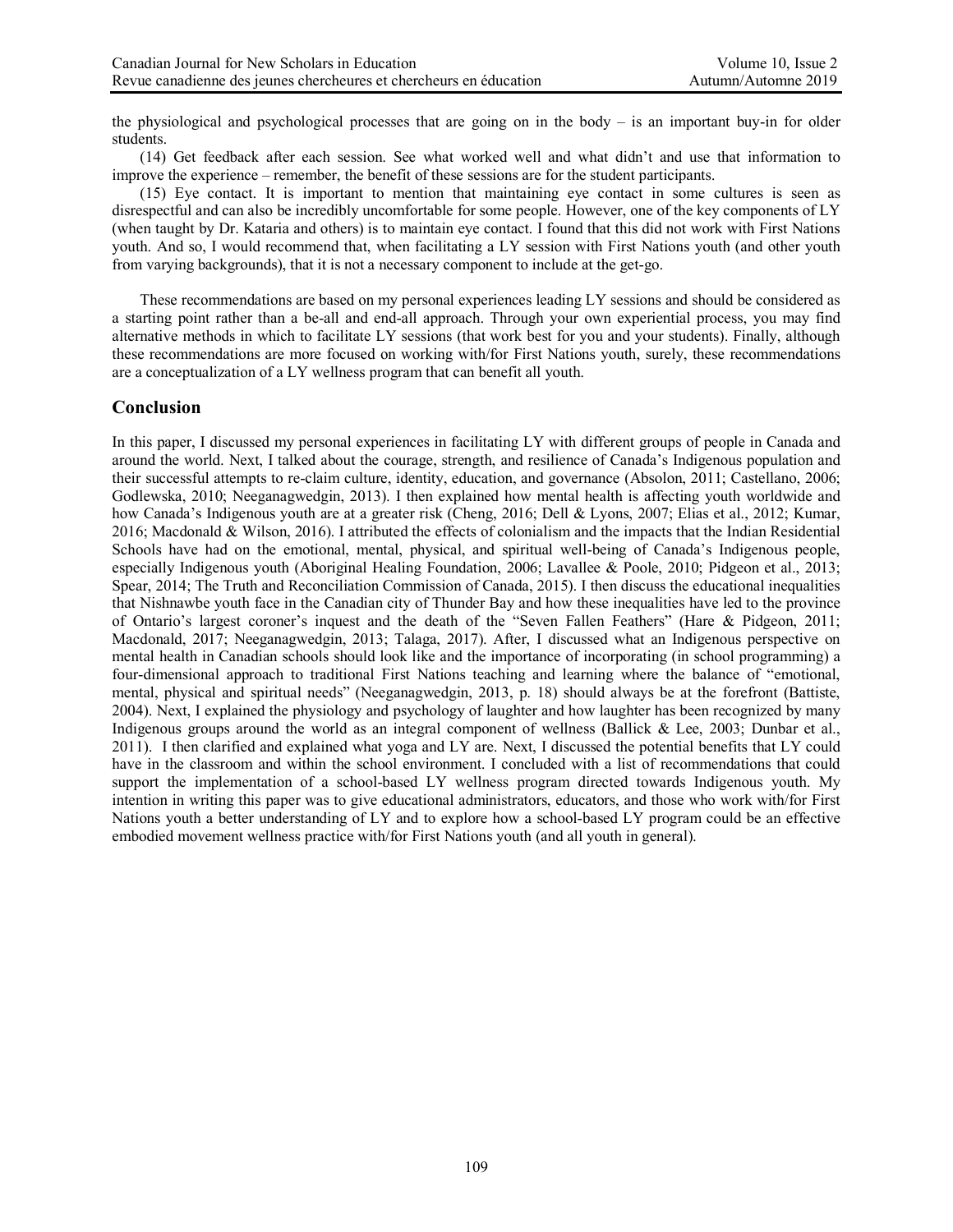#### **REFERENCES**

- Aboriginal Healing Foundation. (2006). *A healing journey: Summary points.* Ottawa, ON: Aboriginal Healing Foundation.
- Absolon, K. (2011). *Kaandossowin: How we come to know.* Halifax, NS: Fernwood Publishing.
- Battiste, M. (2004). Unfolding the lessons of colonization. In C. Sugars (Ed.), *Unhomely states: Theorizing English-Canadian postcolonialism* (pp. 209-220). Peterborough, ON: Broadview Press.
- Bennett, P. N., Parsons, T., Ben-Moshe, R., Weinberg, M., Neal, M., Gilbert, K., ... & Hutchinson, A. (2014). Laughter and humor therapy in dialysis. *Seminars in Dialysis, 27*(5), 488-493.
- Berk, L. S., Felten, D. L., Tan, S. A., Bittman, B. B., & Westengard, J. (2001). Modulation of neuroimmune parameters during the eustress of humor-associated mirthful laughter. *Alternative Therapies in Health and Medicine*, *7*(2), 62.
- Blackstock, C. (2008). *Rooting mental health in an Aboriginal worldview*. Ottawa, ON: Provincial Centre of Excellence for Child and Youth Mental Health at CHEO.
- Castellano, M. B. (2006). *Final Report of the Aboriginal Healing Foundation: Volume 1*. Ottawa, ON: Aboriginal Healing Foundation.
- Chansonneuve, D. (2005). *Reclaiming connections: Understanding residential school trauma among Aboriginal people.* Ottawa, ON: Aboriginal Healing Foundation.
- Cueva, M., Kuhnley, R., Lanier, A., & Dignan, M. (2006). Healing hearts: Laughter and learning. *Journal of Cancer Education*, *21*(2), 104-107.
- Canadian Education Statistics Council (CESC). (2011). *A literature review of factors that support successful transitions by Aboriginal people from K-12 to postsecondary education.* Toronto, ON: Council of Ministers of Education.
- Cheng, F. K. (2016). Is meditation conducive to mental well-being for adolescents? An integrative review for mental health nursing. *International Journal of African Nursing Sciences, 4,* 7-19.
- DeCaro, D. S., & Brown, J. L. C. (2016). Laughter yoga, adults living with Parkinson's disease, and caregivers: A pilot study. *Explore: The Journal of Science and Healing, 12*(3), 196-199.
- Dell, C. A., & Lyons, T. (2007). *Harm reduction policies and programs for persons of Aboriginal descent*. Ottawa, ON: Canadian Centre on Substance Abuse.
- Dunbar, R. I., Baron, R., Frangou, A., Pearce, E., van Leeuwin, E. J., Stow, J., Partridge, G., MacDonald, I., Barra, V., & Van Vugt, M. (2011). Social laughter is correlated with an elevated pain threshold. *Proceedings of the Royal Society of London B: Biological Sciences*.
- Elias, B., Mignone, J., Hall, M., Hong, S. P., Hart, L., & Sareen, J. (2012). Trauma and suicide behaviour histories among a Canadian Indigenous population: An empirical exploration of the potential role of Canada's residential school system. *Social Science and Medicine*, *74*(10), 1560-1569.
- Gray, R. (2011). Visualizing pedagogy and power with urban Native youth: Exposing the legacy of the Indian residential school system. *Canadian Journal of Native Education, 34*(1), 9-27.
- Greenberg, M. T., & Harris, A. R. (2012). Nurturing mindfulness in children and youth: Current state of research. *Child Development Perspectives*, *6*(2), 161-166.
- Hare, J., & Pidgeon, M. (2011). The way of the warrior: Indigenous youth navigating the challenges of schooling. *Canadian Journal of Education, 34*(2), 93-111.
- Hart, M. A. (2010). Indigenous worldviews, knowledge, and research: The development of an Indigenous paradigm. *Indigenous Voices in Social Work, 1*(1), 1-16.
- Hart, M. (2002). *Seeking mino-pimatisiwin: An Aboriginal approach to helping*. Halifax, NS: Fernwood.
- Hasan, H., & Hasan, T. H. (2009). Laugh yourself into a healthier person: A cross cultural analysis of the effects of varying levels of laughter on health. *International Journal of Medical Sciences, 6*(4), 200-211.
- Heo, E. H., Kim, S., Park, H., & Kil, S. Y. (2016). The effects of a simulated laughter programme on mood, cortisol levels, and health-related quality of life among haemodialysis patients. *Complementary Therapies in Clinical Practice, 25,* 1-7.
- Kim, S. H., Kook, J. R., Kwon, M., Son, M. H., Ahn, S. D., & Kim, Y. H. (2015). The effects of laughter therapy on mood state and self-esteem in cancer patients undergoing radiation therapy: A randomized controlled trial. *The Journal of Alternative and Complementary Medicine*, *21*(4), 217-222.
- Kumar, M. B. (2016). *Lifetime suicidal thoughts among First Nations living off reserve, Métis and Inuit aged 26 to 59: Prevalence and associated characteristics*. Ottawa, ON: Statistics Canada.
- Lavallee, L. F., & Poole, J. M. (2010). Beyond recovery: Colonization, health and healing for Indigenous people in MacDonald, D., & Wilson, D. (2016). *Shameful neglect*. Canadian Centre for Policy Alternatives. Ottawa, ON.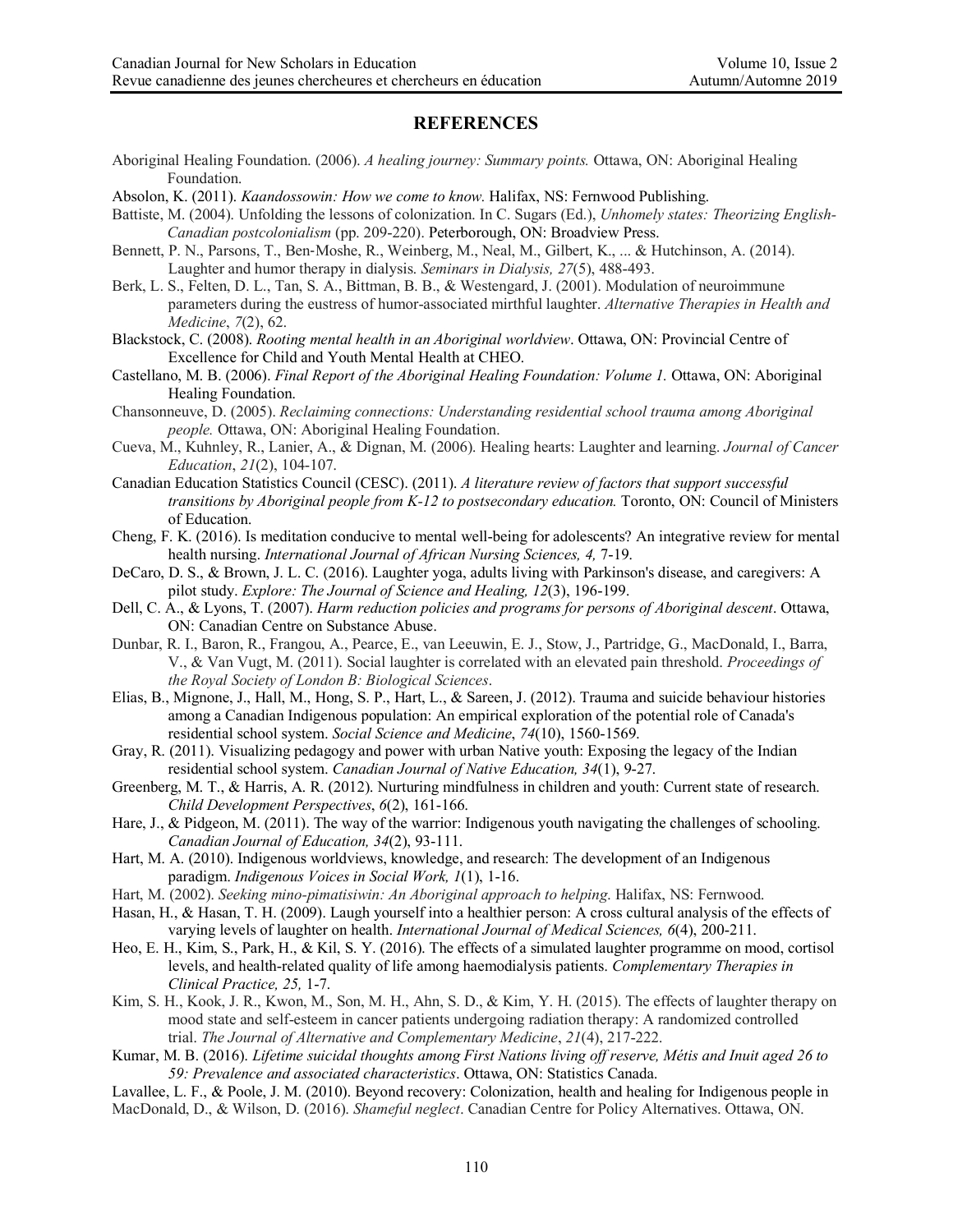- MacDonald, L. C. M. (2004). A chuckle a day keeps the doctor away: Therapeutic humor and laughter. *Journal of Psychosocial Nursing and Mental Health Services, 42*(3), 18-25.
- Macdonald, N. (2017). A river of tears. *Maclean's, 130*(7), 38-45.
- Murnaghan, D., Morrison, W., Laurence, C., & Bell, B. (2014). Investigating mental fitness and school connectedness in Prince Edward Island and New Brunswick, Canada. *Journal of School Health, 84*(7), 444- 450.
- Mora-Ripoll, R. (2011). Potential health benefits of simulated laughter: A narrative review of the literature and recommendations for future research. *Complementary Therapies in Medicine, 19*(3), 170-177.
- Nasr, S. J. (2013). No laughing matter: Laughter is good psychiatric medicine. *Current Psychiatry, 8*(20), 20-25.
- Neeganagwedgin, E. (2013). A critical review of Aboriginal education in Canada: Eurocentric dominance impact and everyday denial. *International Journal of Inclusive Education, (17)*1, 15-31.
- Northern Nishnawbe Education Council. (2014). Retrieved from http://www.nnec.on.ca/index.php/dennis-franklincromarty-high-school/
- Pidgeon, M., Munoz, M., Kirkness, V., & Archibald, J. (2013) Indian control of Indian education: Reflections and envisioning the next 40 years. *Canadian Journal of Native Education, 36*(1), 5-35, 148-149.
- Rempel, K. D. (2012). Mindfulness for children and youth: A review of the literature with an argument for schoolbased implementation. *Canadian Journal of Counselling and Psychotherapy, 46*(3), 201-220.
- Rico, B. (2013). Awakening vision: Examining the reconceptualization of Aboriginal education in Canada via Kaupapa Maori praxis. *Asia Pacific Journal of Education, 33*(4), 380-393.
- Richards, J. (2014). *Are we making progress? New evidence on Aboriginal education outcomes in provincial and reserve schools*. Toronto, ON: C.D. Howe Institute.
- Rosner, F. (2002). Therapeutic efficacy of laughter in medicine. *Cancer Investigation*, *20*(3), 434-436.
- Sampasa-Kanyinga, H., Roumeliotis, P., & Xu, H. (2014). Associations between cyberbullying and school bullying victimization and suicidal ideation, plans and attempts among Canadian schoolchildren. *PLoS ONE*, *9*(7), 1-9.
- Saraswati, S. N. (2012). *Gheranda samhita: Commentary on the yoga teachings of Maharshi Gheranda.* Munger, Bihar: Yoga Publications Trust.
- Saraswati, S. S. (2008). *Asana pranayama mudra bandha.* Munger, Bihar: Yoga Publications Trust.
- Savage, B. M., Lujan, H. L., Thipparthi, R. R., & DiCarlo, S. E. (2017). Humor, laughter, learning, and health! A brief review. *Advances in Physiology Education, 41*(3), 341-347.
- Schwartz, D. (June 3, 2015). Truth and Reconciliation Commission: By the numbers. Retrieved from https://www.cbc.ca/news/indigenous/truth-and-reconciliation-commission-by-the-numbers-1.3096185
- Smylie, J., & Cywink, M. (2016). Missing and murdered Indigenous women: Working with families to prepare for the National Inquiry. *Canadian Journal of Public Health*, *107*(4/5), 342-346.
- Spear, W. K. (2014). *Full circle: The Aboriginal healing foundation & the unfinished work of hope, healing & reconciliation*. Ottawa, ON: Aboriginal Healing Foundation.
- Talaga, T. (2017). *Seven fallen feathers: Racism, death, and hard truths in a northern city*. Toronto, ON: Anansi.
- The Assembly of First Nations. (2015). *Wellness foundational model*. Ottawa, ON: Assembly of First Nations.
- The Truth and Reconciliation Commission of Canada. (2015). *Honouring the Truth, reconciling for the future:* 
	- *Summary of the final report of the Truth and Reconciliation Commission of Canada.* Winnipeg, MN: The Truth and Reconciliation Commission of Canada.
- White, J. (2016). *Preventing youth suicide: A guide for practitioners.* Victoria, BC: Ministry of Children and Family Development.

#### **ABOUT THE AUTHOR**

**Jacky WL Chan:** Jacky was the co-founder and program director of Zen's Outdoor Leadership Camp for Youth (ZOLCY) - a volunteer-driven Canadian not-for-profit organization. ZOLCY's mission was to cultivate positive well-being and leadership development and promote cultural perspectives and social and environmental justice. He was also the program coordinator and head instructor of the organizations international field programs.

An avid martial artist, Jacky has trained in martial arts for over twenty years and spent several months in China where he trained with the legendary Shaolin Warrior monks. He currently holds the title of "Sensei" as a thirddegree black belt in the art of Shotokan karate-do. Jacky is an advanced instructor in Control and Defense Tactical Training and is proficient in Traditional Chinese Kung Fu, Yoshinkai Aikido, and Krav Maga. He has studied Yoga